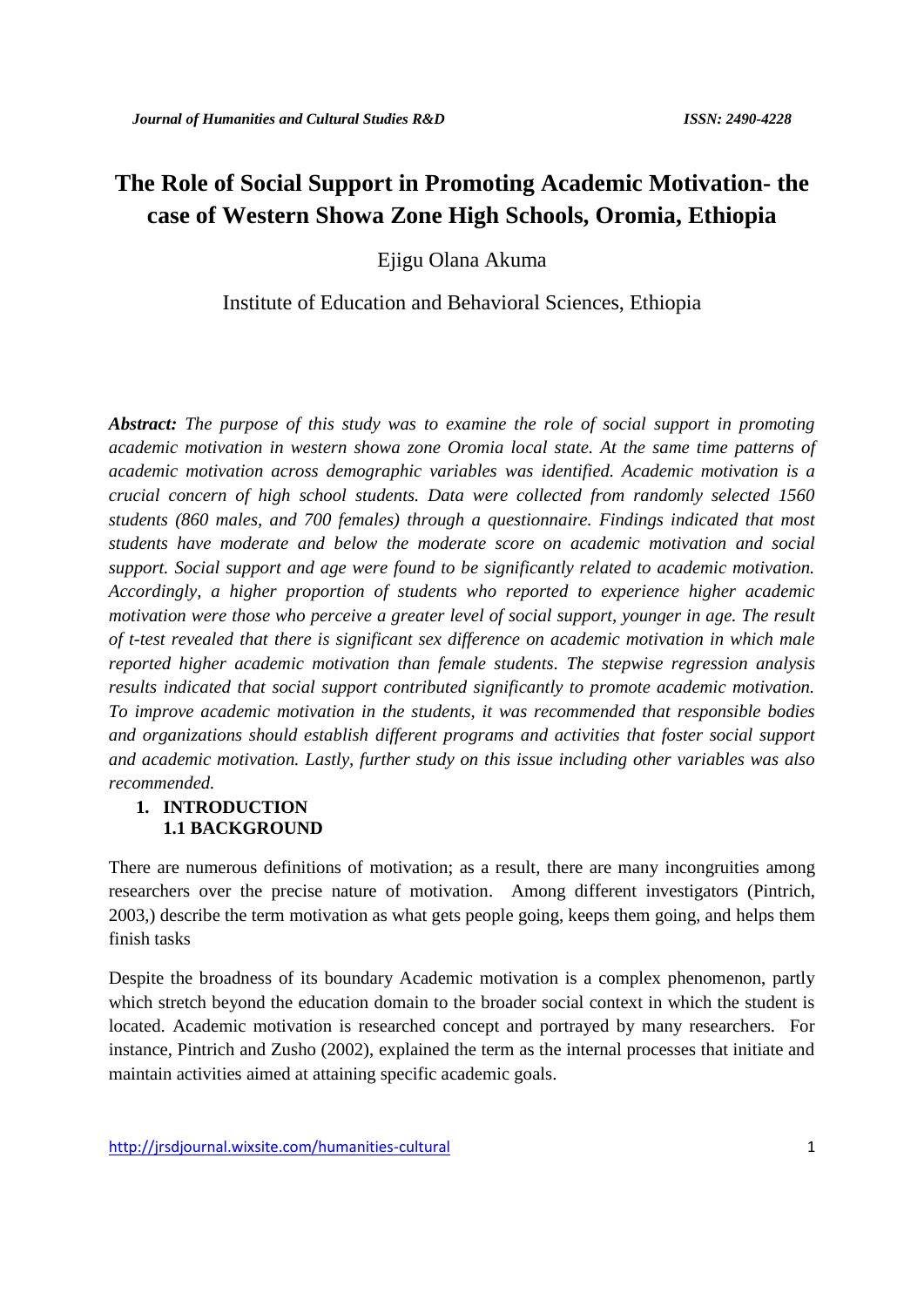Even though academic motivation has received much conceptual and empirical focus, finding by (Snyder & Hoffman, 2002) revealed that abundance of high school students lacks academic motivation. Attention has not also given to why students are not motivated to learn.

High school period mostly overlaps with an adolescent period which is characterized by different biological, physical and psychosocial changes. During this time adolescents get in conflict with their parents, siblings and teachers. Because of this they may perceive parental support as unsatisfactory. The period is also the time of identity crises in which adolescents are exploring different options about their futurity. All these changes together may be responsible for the reasons why students are not interested in attending their education.

The decrement in academic motivation during high school period have been discussed by different researchers. For instance, Otis, Grouzet, & Pelletier, (2005) reported that both intrinsic and extrinsic motivations decrease across the high school transition. Seemingly Roeser et al. (1998, 2000) described high school age as a period of decline in academic motivation (e.g., interest, value, competence beliefs) and increased negative emotions. The absences of academic motivation potentially lead to feelings of frustration and discontentment and can hinder productivity and well-being

Studies concluded by Goodenow (1993) Levitt et al. (1994), Wentzel 1998) show that adolescents who perceive their parents, peers and teachers as supportive do better in school than those who do not recognize their human agents as supportive.

Different findings show that Academic motivation is strongly influenced by fundamental social actors in the student's environment, such as teachers, parents, or friends.

The power of these social actors can be illuminated using *Self-Determination Theory* (SDT) specifically its subtotal: *cognitive evaluation theory* (CET; Deci & Ryan, 1985, 2002). The theory present academic motivation as multidimensional in nature, and is comprised of three global types of motivation: intrinsic motivation (learning for enjoyment), extrinsic motivation (learning as a means to an end), and motivation (lack of motivation). The theory posited that social contexts that promote autonomy, competence, and relatedness would improve academic motivation.

Different scholars also revealed that academic motivation can be influenced by contextual and demographic variables such as age, language and cultural background, gender, socioeconomic status, institutional assistance, and financial hardship (Bennett (2003), Elkins, Braxton, & James (2000), Evans (1999) and Tinto (1997).

Most of the research about academic motivation involves predominantly Western. However, it has been recommended that modern education needs cross-cultural studies. Therefore, more empirical research, examining the factors affecting academic motivation on learning outcomes for students across cultures, is warranted.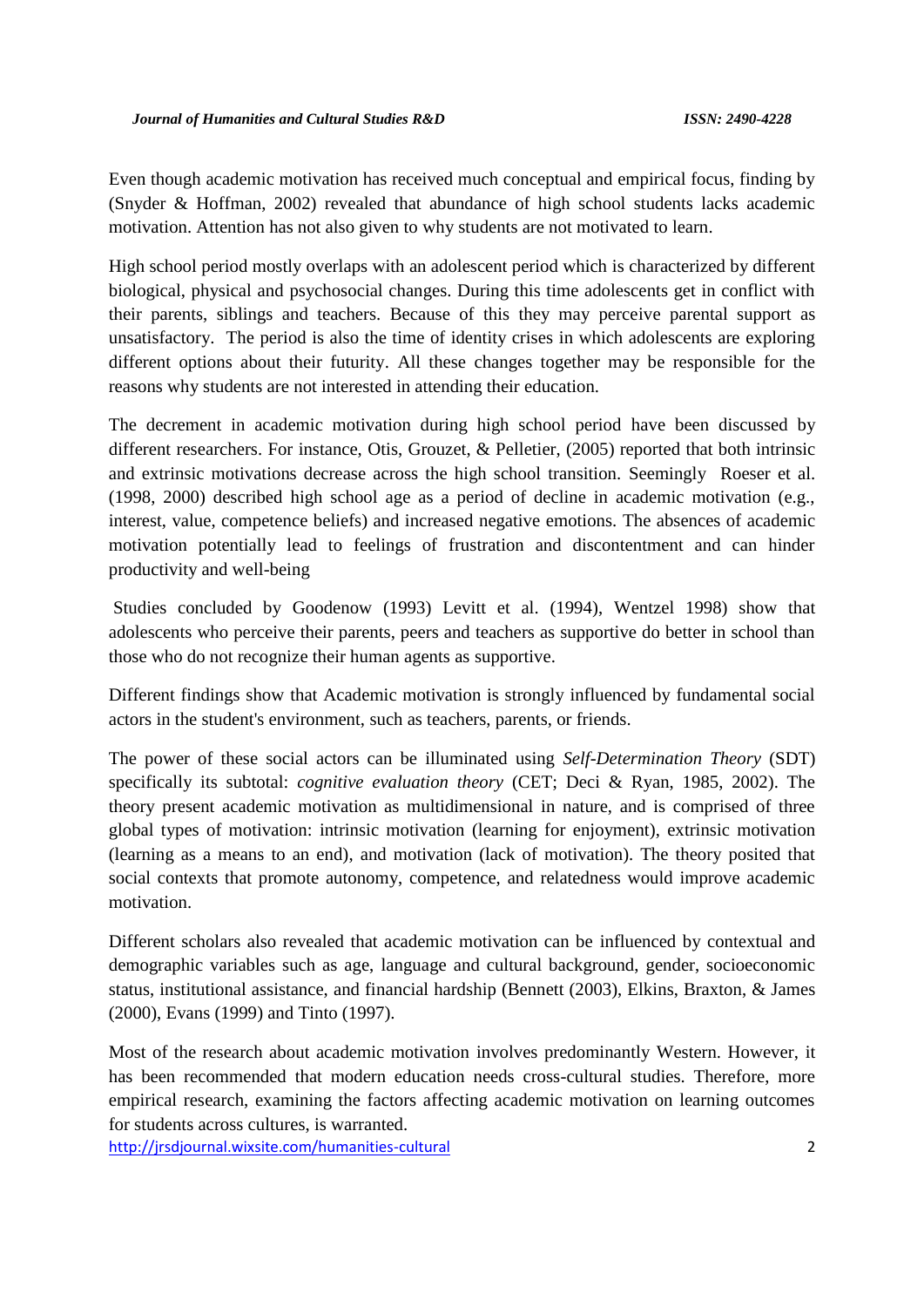Although there is growing bodies of research devoted to studying the academic motivation of student's adequate findings were not found on the interrelationships among social support and academic motivation of high school students in Ethiopia. Therefore, this study attempted to determine whether social support with some selected demographic variables are associated with high school student's academic motivation of Western Showa Zone of Oromia regional state.

## **1.2 Objectives of the study**

The primary purpose of this study was to investigate the impact of social support and some selected demographic factors on academic motivation of high school adolescents, more precisely;

- To assess status of social support and academic motivation of high school students of Western Showa Zone of Oromia region
- To investigate the role of social support on academic motivation of high school students
- To examine academic motivation of students as a function of age and sex
- To recommend possible solutions based on the finding of the study

## **1.3 METHODOLOGY**

#### **Study design**

The study was employed a survey study design with quantitative methods of data collection

## **Study area**

The study was conducted in a West show of Oromia regional state which is found the westerly direction of Addis Ababa.

## **Population**

The sources of the population were high school students (grade 9 and 10) provided in West Showa Zone, Oromia regional state.

## **Sample size and techniques**

The sample size was determined to rely on Bluman (2001) assumption which is recommended to take 10-20% of the total population in survey design. In this research, 10% of the population has been taken as sample

## **Sample and sampling technique**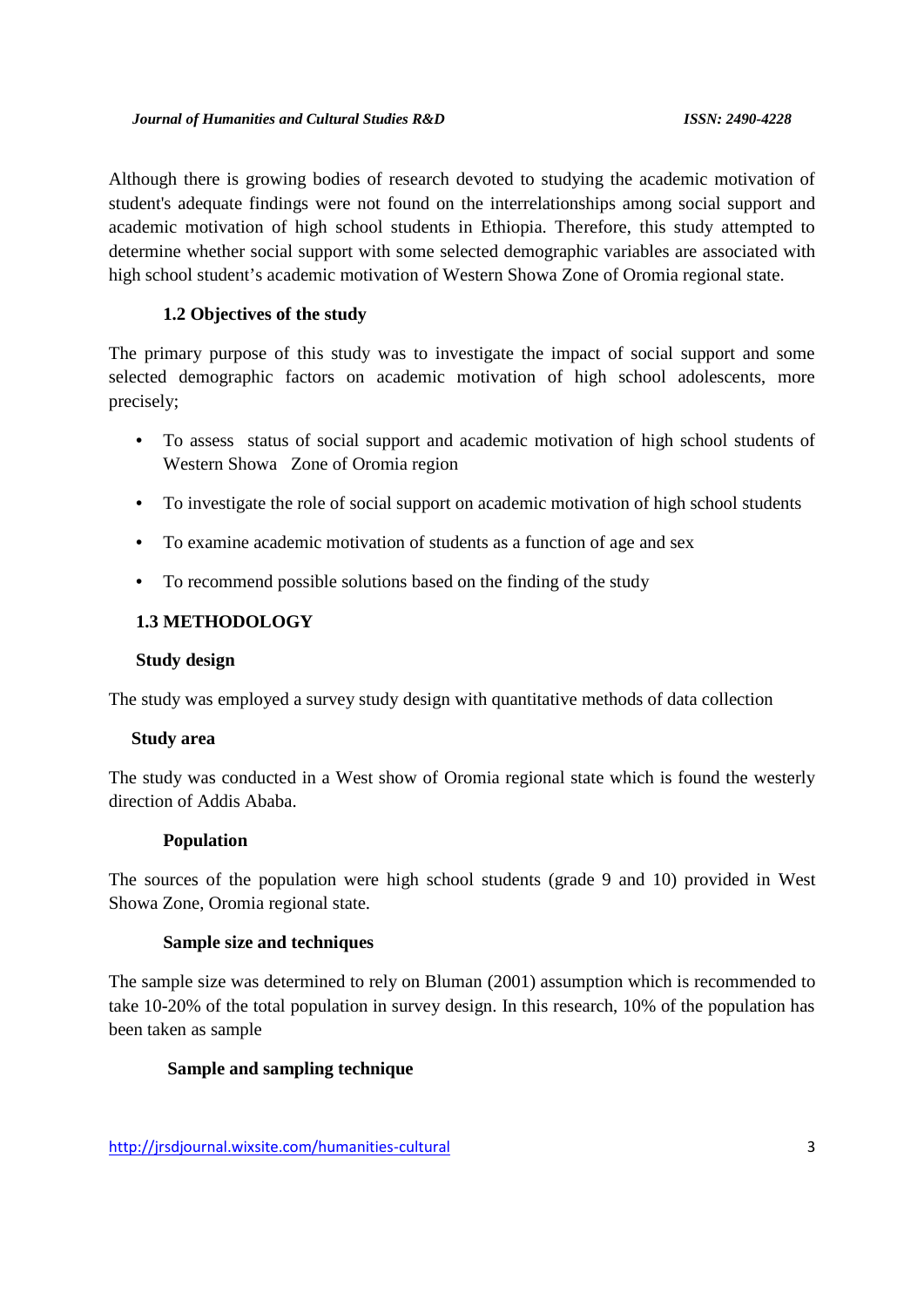Since it was quite impossible to incorporate all students as participants in the 38 high schools, ten high schools were selected by employing simple random sampling technique (i.e. lottery method).

From randomly, selected high schools participants were selected by employing proportionate simple random sampling.

| Grade    | Population |      |       | Total sample size |      |     |    |       |
|----------|------------|------|-------|-------------------|------|-----|----|-------|
|          | M          | F    | Total | M                 | $\%$ | F   | %  | Total |
| Grade 9  | 4922       | 3906 | 8828  | 492               | 10   | 390 | 10 | 882   |
| Class 10 | 4260       | 3597 | 7857  | 426               | 10   | 359 | 10 | 785   |
| Total    | 9182       | 7503 | 16685 | 918               | 10   | 750 | 10 | 667   |

## *Table 1: sample of participants*

#### **Tools**

The data collection device used for this study was questionnaire comprised of three sets of items. The first set consists of the articles concerning demographic characteristics of respondents. The second set contains items about academic motivation which include 28 items. The third set includes 12 questions on perceived adequacy of social support

## **Procedure**

## 2. **Construction 2.1 Academic motivation**

The Academic Motivation Scale–high school version (AMS) developed by Vallerand et al., (1992) was adapted and used to measure academic motivation.

AMS is a useful measure of academic motivation and based on SDT, it has 28-item instrument which divided into seven subscales, reflecting one subscale of motivation, three ordered subscales of extrinsic motivation (external, introjected, and identified regulation), and three distinct, unordered subscales of intrinsic motivation (intrinsic motivation to know, to accomplish things, and to experience stimulation

## **2.2 Social Support**

To measure social support Multidimensional Scale of Perceived Social Support (MSPSS; Zimet et al., 1988) was adapted and used. It measures social support from three sources: family, friends, and a special person, measured on three subscales

## **2.3 Data analysis**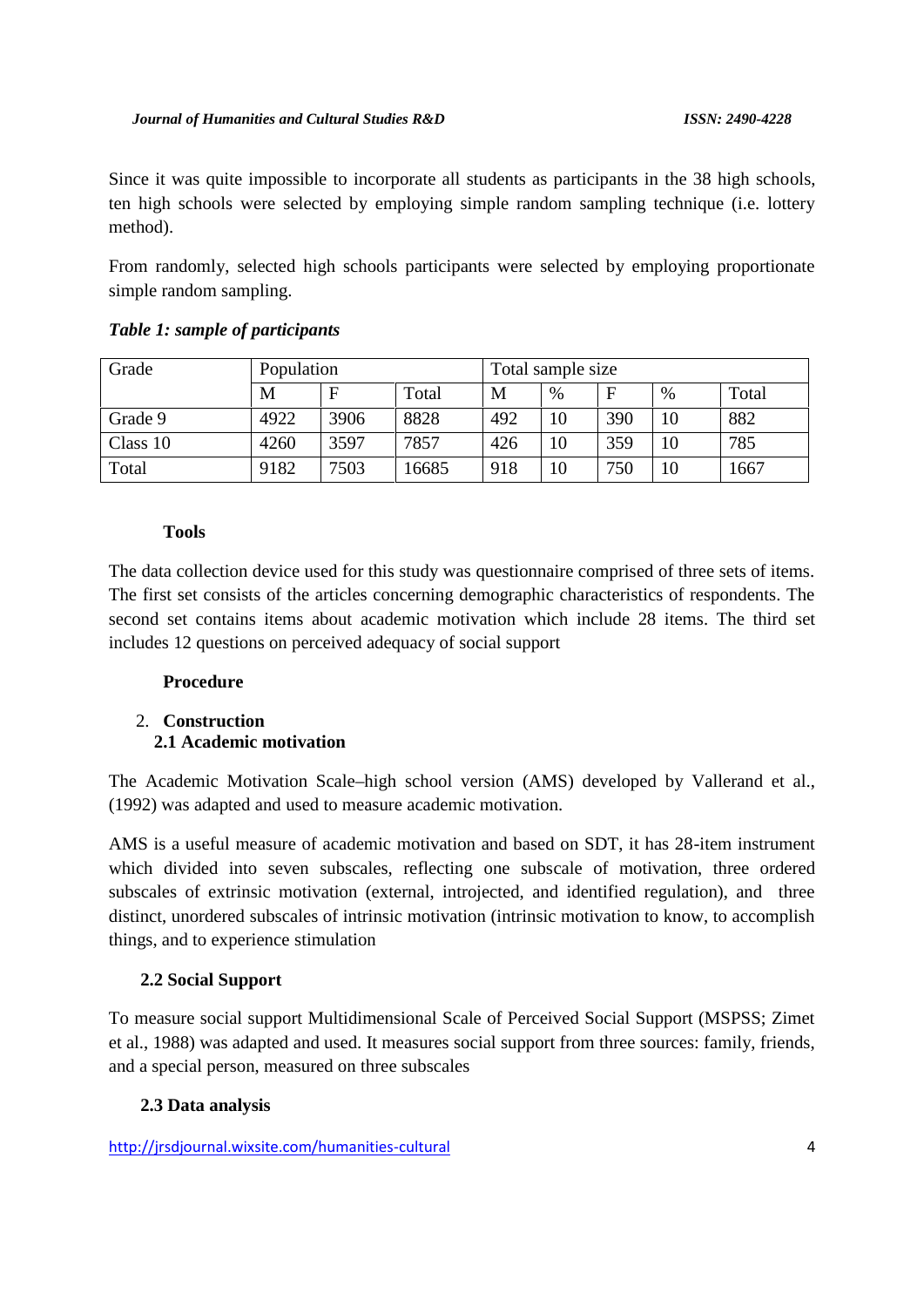After collection of data, the responses was coded and entered into a computer. The completed and cross-checked data was analyzed by employing the following statistical techniques. First, descriptive statistics (i.e. frequencies, mean, and standard deviation) were used to describe the major demographical characteristics, the patterns of the academic motivation and perceived adequacy of social support of the adolescents. Second, Pearson's product moment correlation coefficient was used to check factors correlated to the academic motivation and stepwise (forward) multiple regression analysis was also employed to examine the independent contribution dependent variable on the outcome variable, and independent t-test was also implemented

# **2.4 RESULTS Demographic Characteristics of Respondents**

|             |          | No. | $\%$ |
|-------------|----------|-----|------|
| sex         | Male     | 860 | 55%  |
|             | Female   | 700 | 45%  |
| Grade level | Grade 9  | 810 | 52   |
|             | Grade 10 | 750 | 48   |

| Table 2: Demographic characteristics of respondents |  |
|-----------------------------------------------------|--|
|-----------------------------------------------------|--|

Data was collected from a total of 1560 students in the final analysis. Out of this number, 860(55 percent) were males and the rest 700 (45 percent) were females. On the educational level of the respondents, 810 (52 percent) were grade 9, 750 (48 percent) were grade 10.

|            |  | Table 3: Status of respondent's academic motivation and perceived social support |  |  |  |  |
|------------|--|----------------------------------------------------------------------------------|--|--|--|--|
| $(N=1560)$ |  |                                                                                  |  |  |  |  |

| characteristics       | Category |        | <b>Total</b> |      |  |
|-----------------------|----------|--------|--------------|------|--|
|                       |          |        | N            | %    |  |
| <b>Academic</b>       | Low      | $<$ 47 | 859          | 55   |  |
| <b>Motivation</b>     | Moderate | 47-73  | 370          | 24   |  |
|                       | High     | >73    | 331          | 21   |  |
| <b>Social support</b> | Low      | $<$ 29 | 854          | 54.7 |  |
|                       | Moderate | 29-44  | 407          | 26.1 |  |
|                       | High     | >44    | 299          | 19.2 |  |

http://jrsdjournal.wixsite.com/humanities-cultural 5 Results revealed that 859 (55%) of participants had a low level of academic motivation, 370(24%) had the moderate academic motivation, and only 331 (21%) had a high level of academic motivation. This finding implies that only a few numbers of students had strong academic motivation. Regarding social support 854 (54.7%) of participant's had low social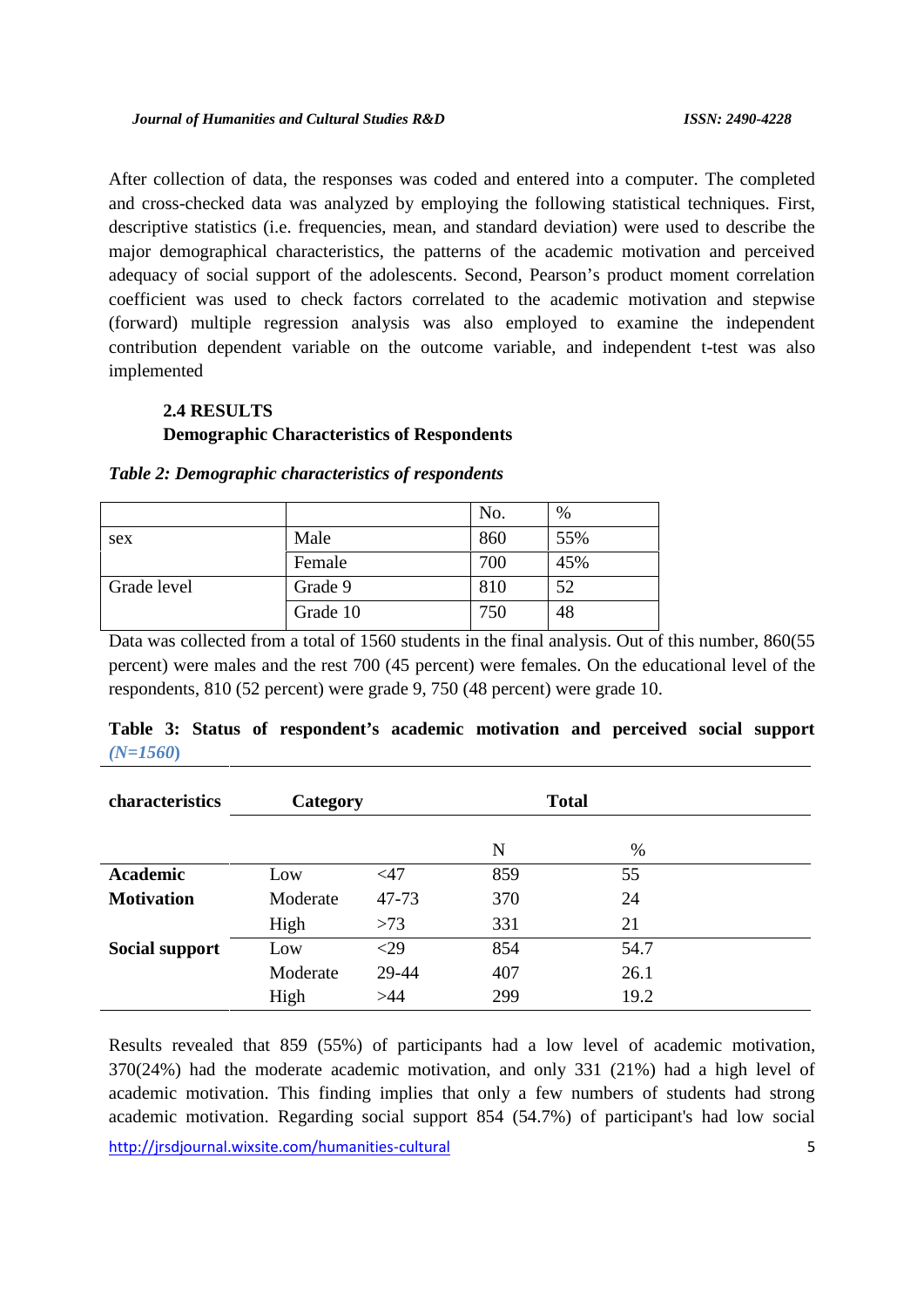support, 407 (26.1%) had a moderate level of Social support, and 299(19.2%) had high social support. From this result, social support provided to the students was small in which only a few numbers of students reported that they receive strong social support.

## **Correlation between the predictor and outcome variables**

To see whether a significant relationship exists between factors and outcome variables, the correlation between variables was computed by using Pearson r.

|                     | correlation |                       |                |
|---------------------|-------------|-----------------------|----------------|
| Variables           | sex         | age                   | Social support |
| sex of respondents  |             |                       |                |
| age of respondents  | .032        |                       |                |
| Social support      | $.125***$   | $.148***$             |                |
| Academic motivation | $095***$    | $12\overline{A}^{**}$ | $905***$       |

| Table5: Correlation between predictor and outcome variables. |  |  |  |  |
|--------------------------------------------------------------|--|--|--|--|
|--------------------------------------------------------------|--|--|--|--|

\*\* Correlation is significant at the 0.01 level (2-tailed)

The above table 5 shows that academic motivation was significantly and positively correlated with social support ( $r = .905$ ,  $P < .01$ ), and age ( $r = .124$ ,  $P < .01$ ). The result also indicated that perceived social support has significantly correlated with age (r=-.148, P<.01). This show as age increases the perceived adequacy of social support increases within the range of adolescent age

**Table 4: Gender Differences on academic motivation**

|            | Sex |     | Mean  | <b>SD</b> |          | Df   | Sig.<br>$(2 -$ | Decision    |
|------------|-----|-----|-------|-----------|----------|------|----------------|-------------|
|            |     |     |       |           |          |      | tailed)        |             |
| Academic   | M   | 860 | 52.86 | 19.40     | $-3.765$ | 1558 | .000           | significant |
| motivation | E   | 700 | 49.34 | 6.90      |          |      |                |             |

The result of t-test revealed that there is significant difference in scores for males (M=52.86, SD=19.40) and females (M=49.34, SD=16.90, t(1558)=-3.765 ,P=.000 (two-tailed), P<.05). This implies that there is significant sex difference on academic motivation in which male reported higher academic motivation than female students. So that sex significantly affects the academic motivation of students.

*Table 6: Model Summary of Stepwise Multiple Regression of academic motivation by social support (N=1560)*

| Model | Variables | R                   | $R^2$ | Adjusted | Changes  | Beta   | t-value | Test<br><sub>of</sub> |
|-------|-----------|---------------------|-------|----------|----------|--------|---------|-----------------------|
|       | entered   |                     |       | $R^2$    | in $R^2$ | weight |         | significance          |
|       |           |                     |       |          |          |        |         |                       |
|       | Social    | $.869$ <sup>a</sup> | .755  | .755     | .755     | .869   | 6.93    | .000                  |
|       | support   |                     |       |          |          |        |         |                       |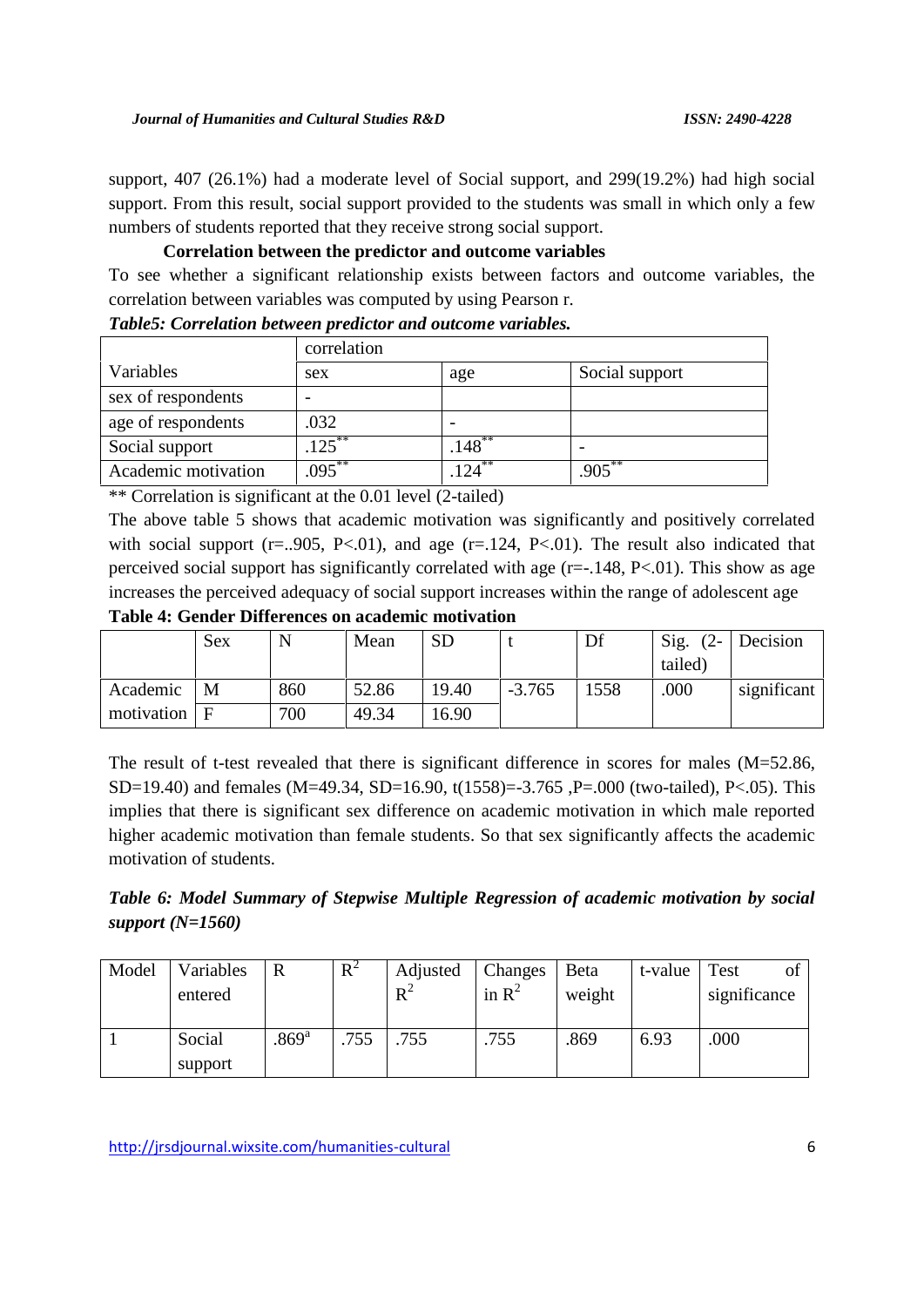As shown in Table 6 above, academic motivation profile was significantly related to social support,  $(p<0.05)$ . The independent contribution of social support to academic motivation was examined, and this variable was significant to academic motivation (social support  $(F(1,1558)) =$ 4.82, P=.000). In the regression model of the same table,  $R^2$  change reveals information on the variance in academic motivation explained by social support. So that Social support accounted for about 75.5% of the influence on academic motivation which was statistically significant  $( =.869, p=.000).$ 

#### **3. DISCUSSION**

#### **3.1 The status of academic motivation and social support**

The present research found that the majority of the students had either a low or moderate academic motivation, only a few students had moderate and high academic motivation. Such findings would be in support of other studies on academic motivation. For instance, (Snyder & Hoffman, 2002; Statistics Canada, 2002) suggests that Although academic motivation has received much conceptual and empirical focus, the fact remains that an abundance of high school students lacks academic motivation.

In support of this finding Green-Demers & Pelletier (2003) also reported that year after year, for reasons yet to be understood, numerous high school students find themselves in a state in which they do not have the desire to carry out the academic tasks required of them. The result also revealed that only a few students had a high social support, but most of the students had either a low or moderate level of social support.

#### **3.2 The association between academic motivation and social support**

The result from Pearson correlation shows there was statistically significant positive relationship between social support and academic motivation ( $r = .905$ ,  $p < 0.01$ ). This implies as the level of social support increase students become more motivated to learn.

The present finding agreed with different researchers. For instance, (Deci & Ryan, 1985, 2002) reported as academic attitudes and behaviors are strongly influenced by key social agents in the student's environment, whether these are teachers, parents, or friends. (Reeve et al., 1999) also revealed those students who perceive their social support networks (e.g., parents and teachers) as supporting and fuelling their autonomy and competence are more intrinsically motivated at school.

In conclusion, the results demonstrate that academic motivation in the student is determined by demographic and social factors. Among demographic factors students sex and age are the most consistent correlates of academic motivation. Social factors are also related to academic motivation. Finally, as the strength of the associations, as indicated by the values of the regression coefficients, social support is the strongest determinants of academic motivation.

# **3.3 Gender difference in academic motivation and social support**

The result of independent t-test shows significance difference between male and female on academic motivation and social support in which man scored significantly higher academic motivation and social support than women.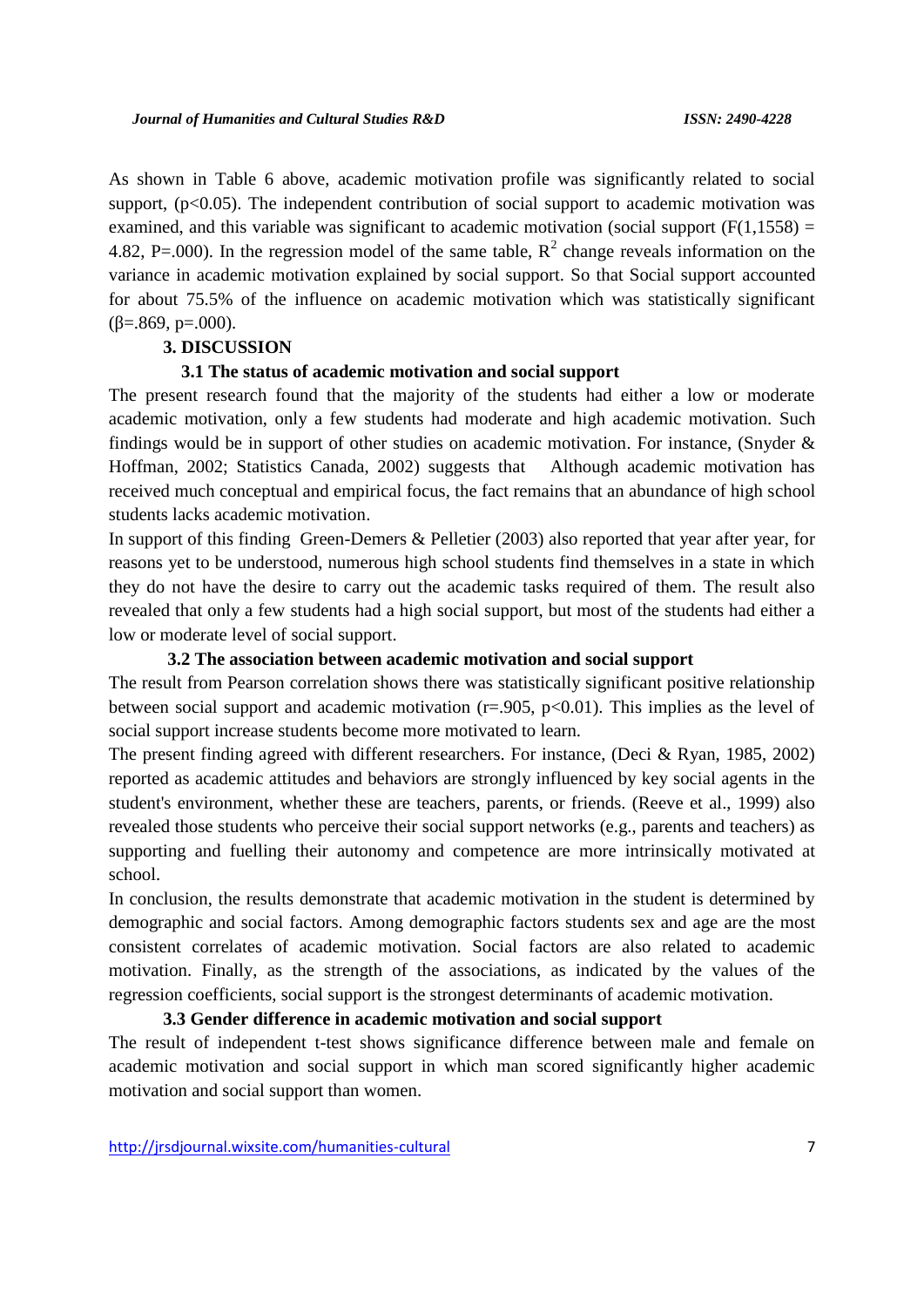In supporting this finding mulgeta Atnafu (2012) revealed that males scored higher than females in intrinsic motivation, extrinsic motivation, motivation and social support; and women more top scored higher than men in alienation from the school. Agreed with this finding Anderman & Anderman, (1999) also reported that boys show a greater degree of academic extrinsic motivational orientation than girls. In Ethiopia females had not been receiving adequate support as males; they were economical, socially and politically exploited. Currently, even though Ethiopian government guaranteed them human and democratic rights, most of the time societal attitude towards female's equality has not been fully changed. This may influence girls in school and other social activities and it may make them as they perceive as they are not getting adequate support which affects their academic motivation.

In contrast to this finding Boggiano, Main, and Katz (1991) showed that females possess a more academic motivation than males. Results of Mecca & Holt (1993) also shows that girls show a greater academic motivation than boys and Gottfried (1990) revealed that there is no gender difference in academic motivation.

#### **3.4 The association between age and academic motivation**

In the present study, the result from Pearson correlation shows there was statistically significant positive relationship between age and academic motivation  $(r=.124, p<0.01)$ . This result implies academic motivation for the junior student is lower when compared with their seniors in age. The minimum age in this research is 14 (roughly in middle/early adolescence ) which characterized rapid biological, cognitive and socioemotional changes. This time is characterized by adolescent parent conflict and also school problems. These factors may lead to low academic motivation in early adolescent than a late teen. Finding shows that high school students also report being disconnected from school and teachers (Willms, 2003).

#### **4. Conclusion**

The primary objective of the present study was to assess the role of some selected factors, specifically, the role of social support and selected demographic variables in promoting academic motivation in western showa high schools.

The result depicted that students were closer to the lower level in both academic motivation and social support. The result also revealed the significant positive relationship between social support and academic motivation. Age is significantly positively correlated with academic motivation. The result shows students who were lower in age reported less academic motivation and perceived adequacy of social support. The arise from t-test also exposed significant gender difference in academic motivation and social support. The gender gap in academic motivation in which males scored higher than females may be produced from gender gap observed on perceiving social support which shows men were significantly scored higher in seeing adequate social support than women.

#### **Recommendations**

Based on the conclusions made above, the researcher forwards the following suggestions:

1. Social support is the strongest contributor in the academic motivation of students. Therefore, family, friends, relatives, government institutions, NGOs and other significant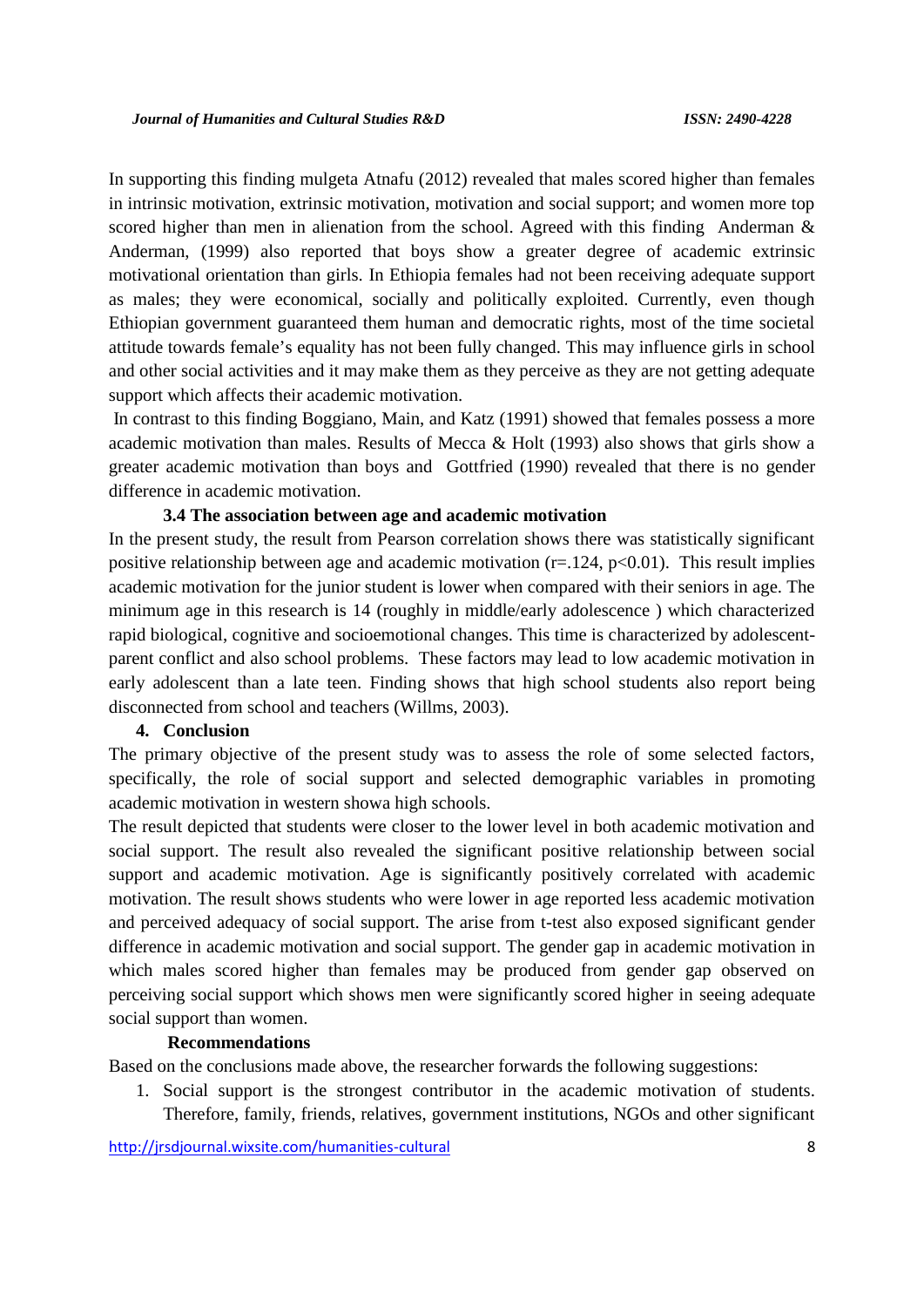persons and agencies better to understand the importance of social support in promoting academic motivation.

- 2. Students with lower social support had lower academic motivation. Therefore, a recommendation has been forwarded to educational institutions like Ambo University, other governmental and NGOs to provide family counseling for student's family and students to promote social support and academic motivation.
- 3. Cooperative learning in which students gain psychological and social support from each other should be encouraged through providing training to students and teachers
- 4. Teachers should motivate their students through using different motivational techniques and emphasis also better given to female students
- 5. Students who are involved in school-relevant activities including extracurricular activities are most likely to be motivated to learn (Finn, 1989). So that student should be encouraged to participate in different extracurricular activities
- 6. Parents, teachers and friends also play a large part in students' feelings of affiliation, fostering academic motivation and well-being when their relationships are warm, supportive, and constructive (Green-Demers & Pelletier, 2003). As a result parent involvement in teaching learning process should be encouraged and awareness should be created to parents on developmental characteristics of students and how they support their students.
- 7. Further finding also suggested by giving attention to other possible factors and different methods

#### **References**

- Deci, E. L., & Ryan, R. M. (1991). A motivational approach to the self: Integration in personality. In R. Dienstbier (Ed.), *Nebraska Symposium on Motivation: Vol. 38. Perspectives on motivation* (pp. 237–288).Lincoln: University of Nebraska Press.
- Deci, E. L., & Ryan, R. M. (2000). The "what" and "why" of goal pursuits: Human needs and the self-determination of behavior. *Psychological Inquiry, 11,* 227–268.
- Vallerand, R. J., Fortier, M. S., & Guay, F. (1997). Self-determination and persistence in a real-life setting: Toward a motivational model of high school dropout. *Journal of Personality and Social Psychology, 72,* 1161–1176.
- WHO & UNICEF (2000). Risk and Protective Factors Affecting Adolescent Health and Development: WHO and UNICEF Report of technical consultation, 1999.
- Dollete, Steese, Phillips, & Matthews, (2004). Understanding girls' circle as an intervention on perceived social support, body image, self-efficacy, the locus of control and self-esteem. *The Journal of Psychology,* 90 (2), 204 – 215.
- Pintrich, P. R., & Schunk, D. H. (1996). Motivation in education*: Theory, research, and applications*. Englewood Cliffs, NJ: Prentice Hall

Pintrich, P. R. (2003). A motivational science perspective on the role of student motivation in learning and teaching contexts. *Journal of Educational Psychology*,*95*, 667 686.

Meece, J. L., Anderman, E. M., & Anderman, L. H. (2006). Classroom goal structures, student motivation, and academic achievement. *Annual Review of Psychology*, *57*, 487–503.